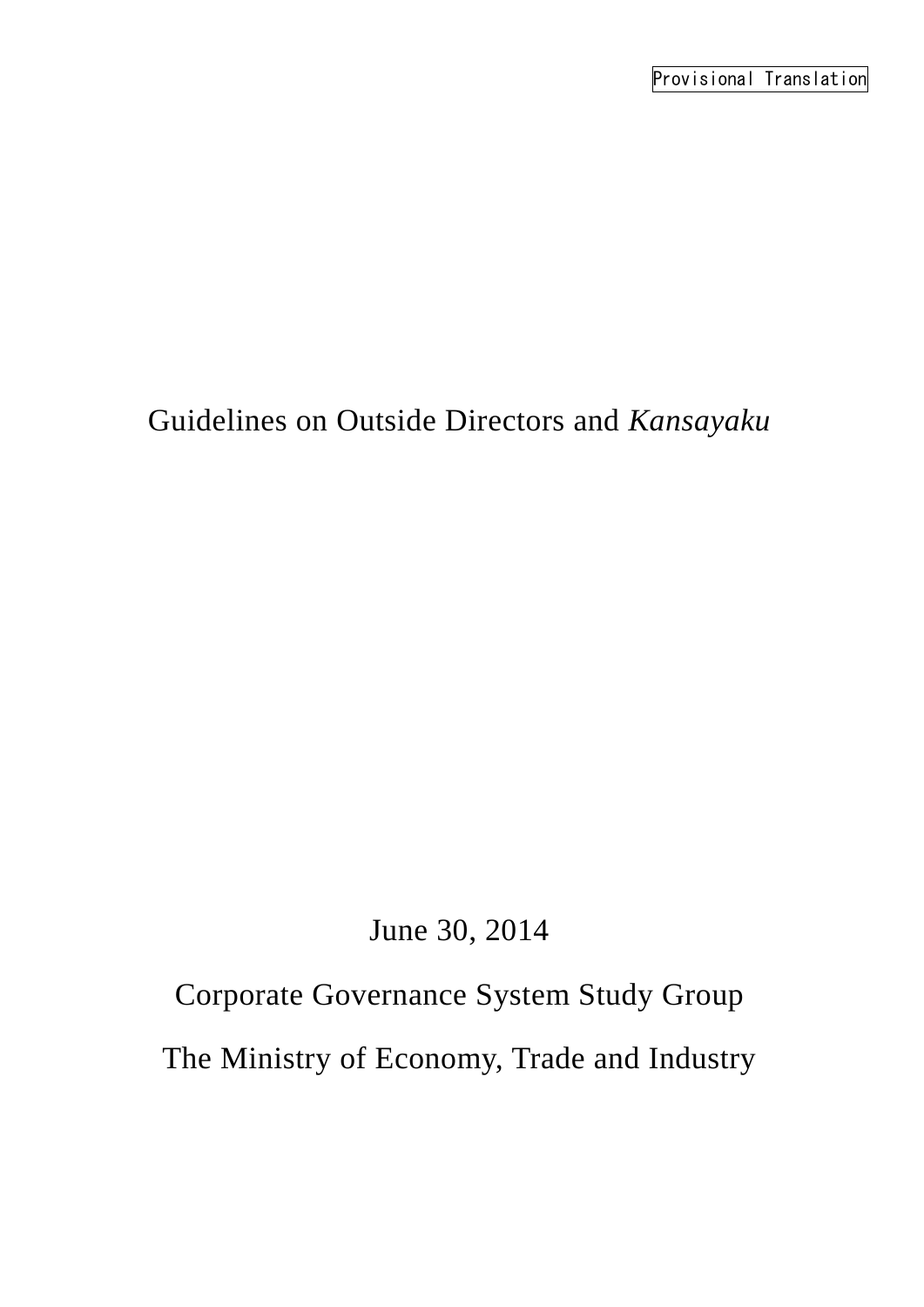# Table of Contents

|    | 1.1 |                                                                               |  |
|----|-----|-------------------------------------------------------------------------------|--|
|    | 1.2 |                                                                               |  |
|    | 1.3 |                                                                               |  |
|    |     |                                                                               |  |
|    | 2.1 |                                                                               |  |
|    | 2.2 |                                                                               |  |
| 3. |     |                                                                               |  |
|    | 3.1 |                                                                               |  |
|    | 3.2 |                                                                               |  |
|    | 3.3 |                                                                               |  |
|    | 3.4 |                                                                               |  |
|    |     |                                                                               |  |
|    | 4.1 |                                                                               |  |
|    | 4.2 |                                                                               |  |
|    | 4.3 |                                                                               |  |
| 5. |     |                                                                               |  |
|    | 5.1 |                                                                               |  |
|    | 5.2 | Selection of Non-Executives Including Outside Directors and Kansayaku  8      |  |
|    | 5.3 | Compensation of Non-Executives Including Outside Directors and Kansayaku 9    |  |
|    | 5.4 |                                                                               |  |
| 6. |     | Support system for Non-Executives Including Outside Directors and Kansayaku 9 |  |
|    | 6.1 |                                                                               |  |
|    | 6.2 |                                                                               |  |
|    | 6.3 |                                                                               |  |
|    | 6.4 |                                                                               |  |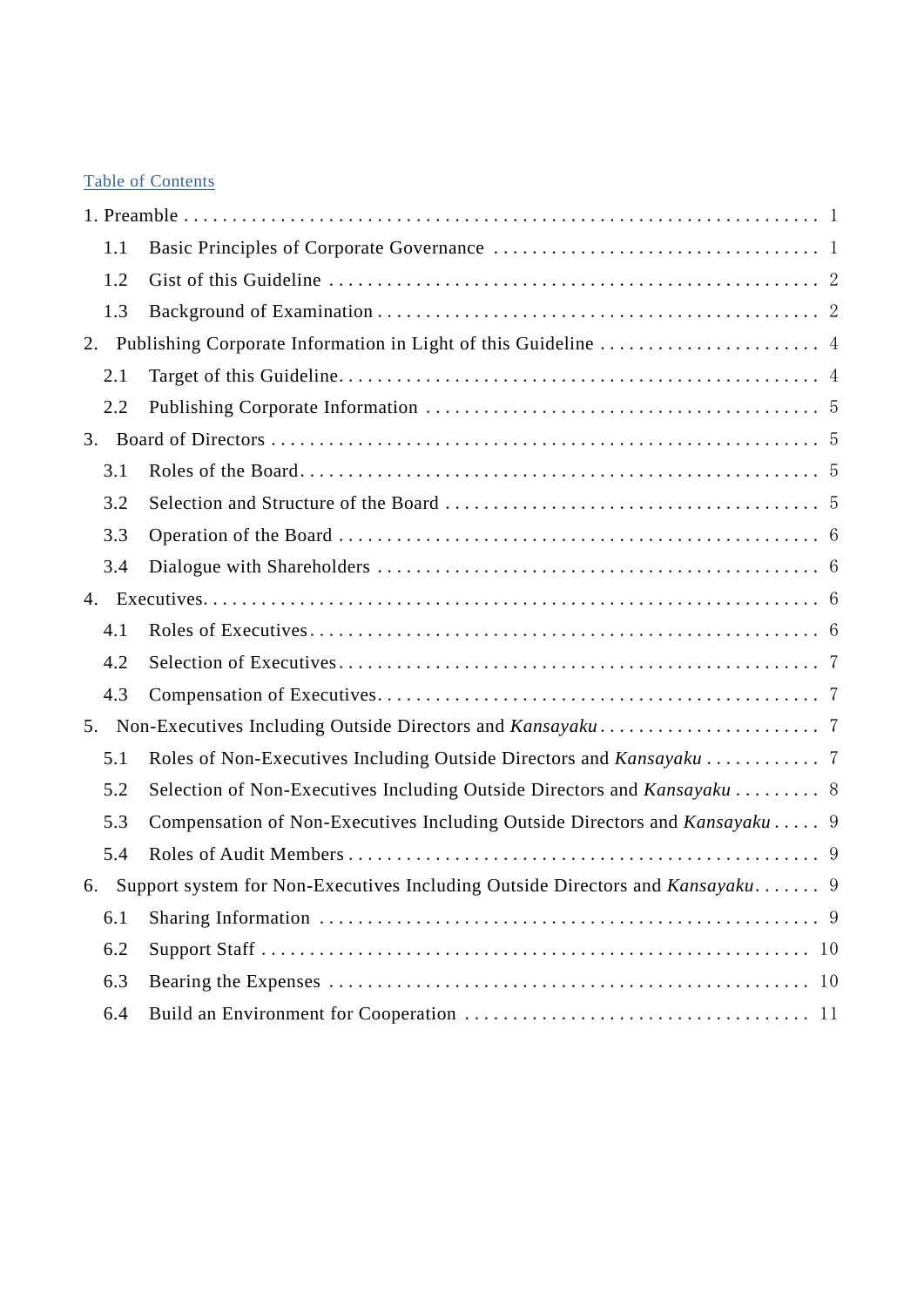# <span id="page-2-0"></span>**1. Preamble**

#### <span id="page-2-1"></span>**1.1 Basic Principles of Corporate Governance**

As Japan's social and economic structure faces drastic changes including the development of globalization, declining birth rate, and aging population, it is indispensable to discuss and deepen the study of an internationally understandable and socially and economically desirable corporate governance system on a consistent basis to ensure continuous growth and sustainable prosperity in the future.

Corporate governance shall accomplish the following:

- (1) Achieve long-term performance,
- (2) Put in place a mechanism to prevent misconduct and unsound events at the company from occurring.

In addition, it is also important to

(3) Present, in a transparent manner to investors, (1) and (2) above, so that they can understand them easily.

Companies shall develop their management strategies to enhance corporate value according to their business models by taking into account the surrounding management environment including the situations and risks they face. Under such management strategies, companies shall consider, on an ongoing basis, corporate governance system including structure of corporate governance and roles and composition of the board so as to enhance corporate value. The following points may be raised, as example of the perspectives with which to consider such topics:

- (1) What are the situations and risks the companies faces? What does the company make of their management strategies? Given such considerations, what is the expected function of the board (for instance, a monitoring function specializing in supervision, an operation function with emphasis on decision on the execution of the operations, or a hybrid of both functions)?
- (2) What type of structure of corporate governance is selected?
- (3) Considering the role of the board, what kinds of members are desirable as its constituents? What kind of support system would be in place for different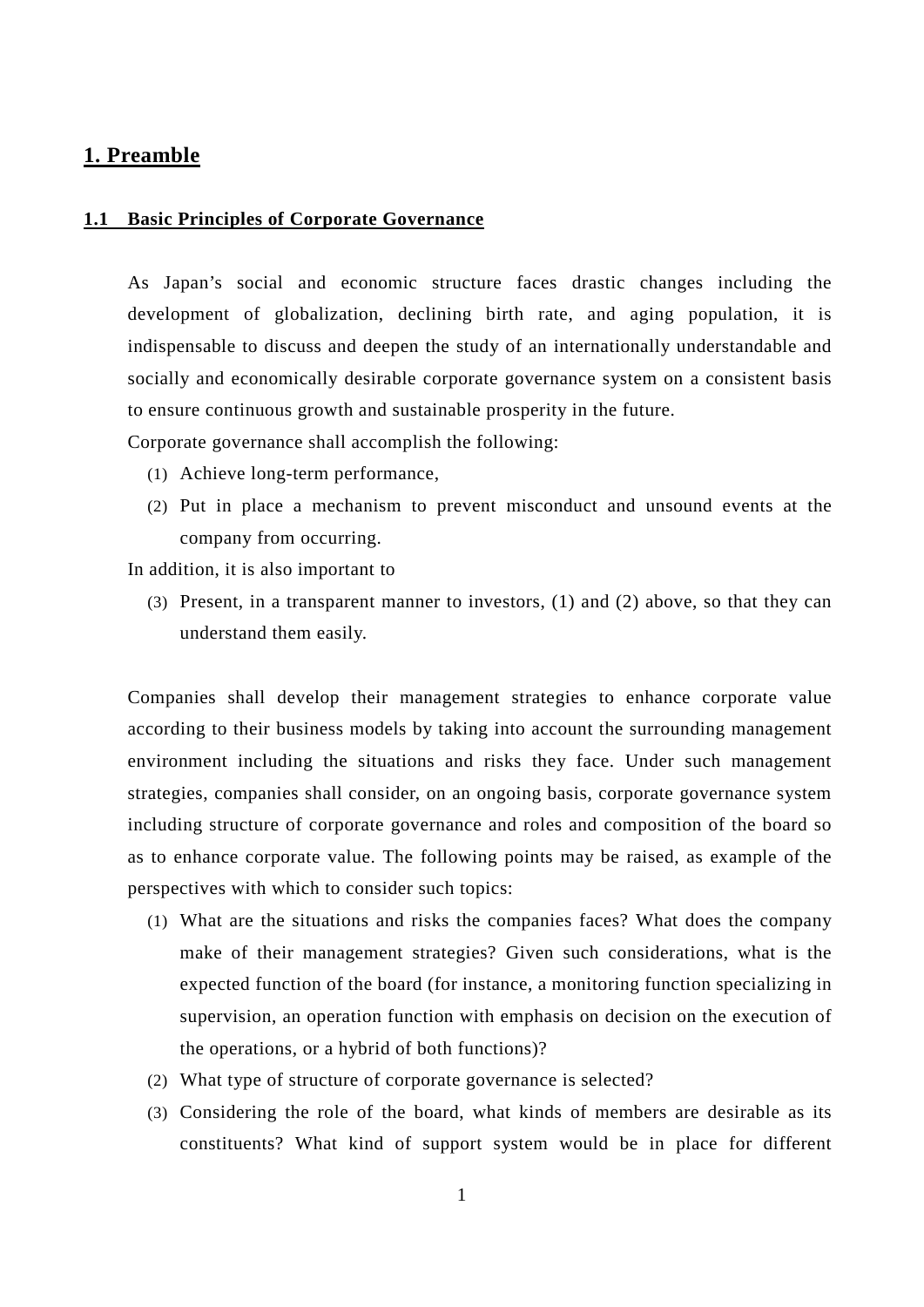members of the board including outside directors and outside Audit & Supervisory Board Members (Kansayaku)<sup>[1](#page-3-2)</sup>?

(4) Can companies now disclose, to investors, the format of their own corporate governance systems so that investors understand them easily?

# <span id="page-3-0"></span>**1.2 Gist of this Guideline**

This guideline indicates matters that are required or recommended to ensure an excellent corporate governance structure. It focuses on matters relating to non-executives including outside directors and outside Audit & Supervisory Board Members (*Kansayaku*) and the support system for them. [2](#page-3-3) By implementing these matters Japanese listed companies may gain confidence from within Japan and overseas. Such matters are based on Best Practices of the Japanese companies that the study group learned through its interviews with them. We also referred to the corporate governance codes of Europe countries.

#### <span id="page-3-1"></span>**1.3 Background of Examination**

 $\overline{a}$ 

In Japan, corporate governance came to be reinforced steadily. For instance, the Tokyo Stock Exchange (hereinafter referred to as "TSE") revised its Securities Listing Regulations in 2009. Following the revision, the adoption of independent officers was developed. However, triggered by misconduct at some listed companies, the Japanese corporate governance system has been subjected to criticism in Japan and overseas.

With this background, the TSE asked for public comment concerning the independent

<span id="page-3-2"></span> $1$  [Translation Note: Many Japanese companies currently adopt the term "Corporate Auditor" as the English translation of "Kansayaku". However, use of the word "Auditor" may cause confusion with external accounting auditors or employees in charge of internal audit. In addition, (i)they not only audit financial reports but also check and monitor management activities in general, (ii)Each member can individually exercise his/her strong power of investigation of the company's activities and of enjoinment of illegal acts, (iii) A member has the legal obligation of attending the board of directors meeting and expressing his/her opinion. Considering such functions and powers, we use the word "Audit & Supervisory Board Members (KANSAYAKU)"]

<span id="page-3-3"></span><sup>2</sup> To enjoy sound and sustained growth, it is most important for executives to fulfill their duties appropriately. As a matter of course, we need to bear in mind the division of roles and links between executives when discussing how the supervising body including non-executives is. Therefore, this guideline also states basic matters concerning the board and executives.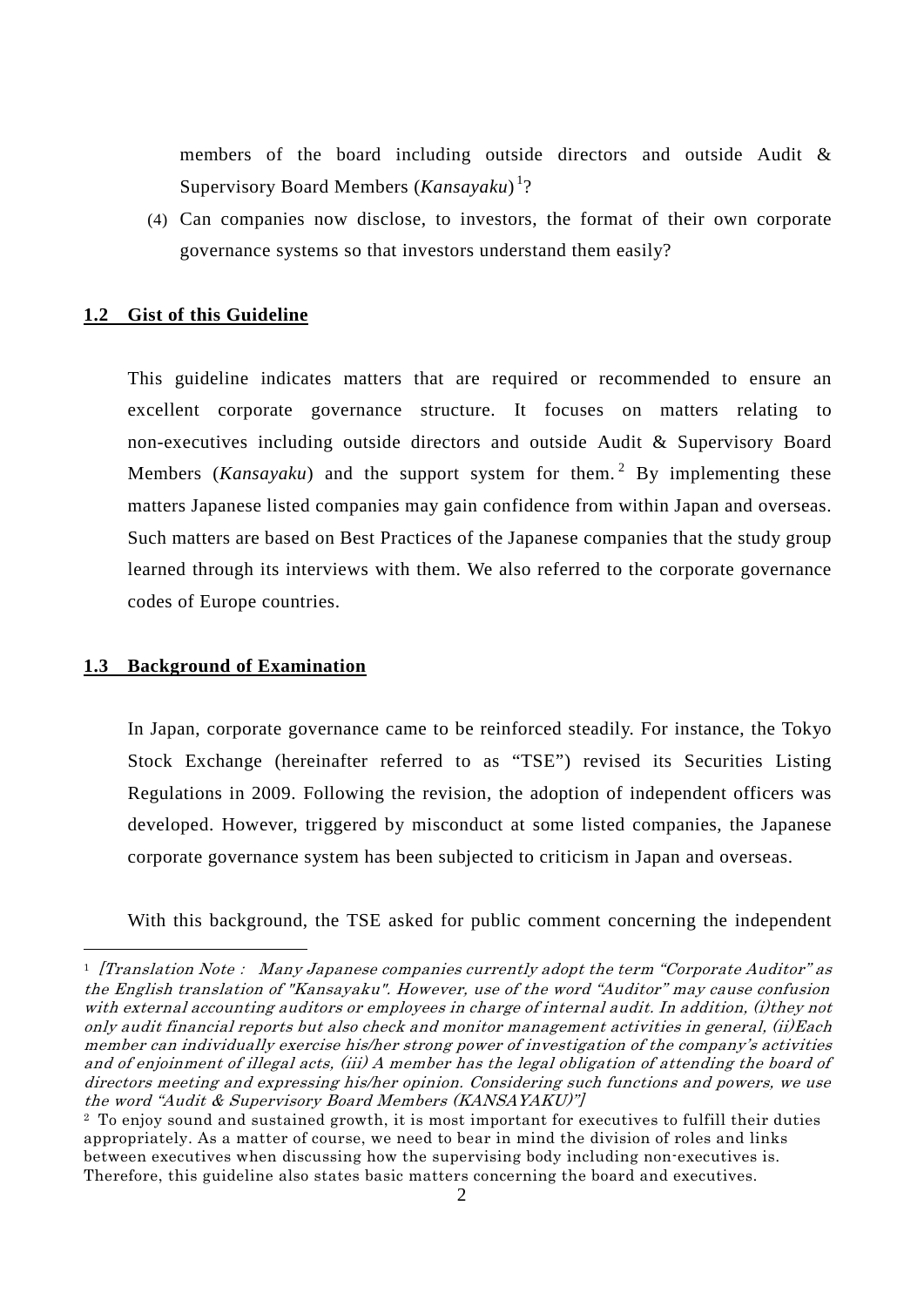officer system. In May 2012, The TSE revised its Securities Listing Regulations to enhance the disclosure of information regarding independent officers.

Additionally, the Japanese Ministry of Justice's Legislative Council Subcommittee on the Companies Act deliberated a revision to require companies to adopt an outside director. In September 2012, the Legislative Council adopted the resolution to the effect that companies with no outside director shall state, on its business report, the reason why it is not appropriate to have an outside director. The Legislative Council also adopted a supplementary resolution on the revision of the Securities Listing Regulations to require a listed company to make an effort to secure one independent director. Immediately upon making these resolutions, the Legislative Council submitted the recommendations to the Minister of Justice.

Subsequently, the Cabinet decided to approve the Bill for the Act for Partial Revision of the Companies Act in November 2013. In this Bill, directors of companies are required at annual shareholders' meeting to provide explanations on the reason why it is not appropriate to have an outside director. Supplementary provisions were added to the effect that the corporate governance system is to be reviewed two years after the revised Act takes effect (taking into account the status of selected outside directors and other matters on social and economic transformations). According to such a review, some measures such as a requirement to secure outside directors are to be taken whenever deemed necessary. This Bill passed into law on June 20, 2014

Based on the above Supplementary Resolution, the provision, in which listed companies shall make effort to secure at least one independent director, was added to the Securities Listing Regulations in February 2014.

While steps were being taken to promote the adoption of outside directors, the Ministry of Economy, Trade and Industry set up the Corporate Governance System Study Group (hereinafter referred to as "the Study Group") in March 2012. The Study Group was created in an attempt to put in order the expected roles of non-executives, which is the prerequisite for using non-executives including outside directors, and to consider the entire corporate system.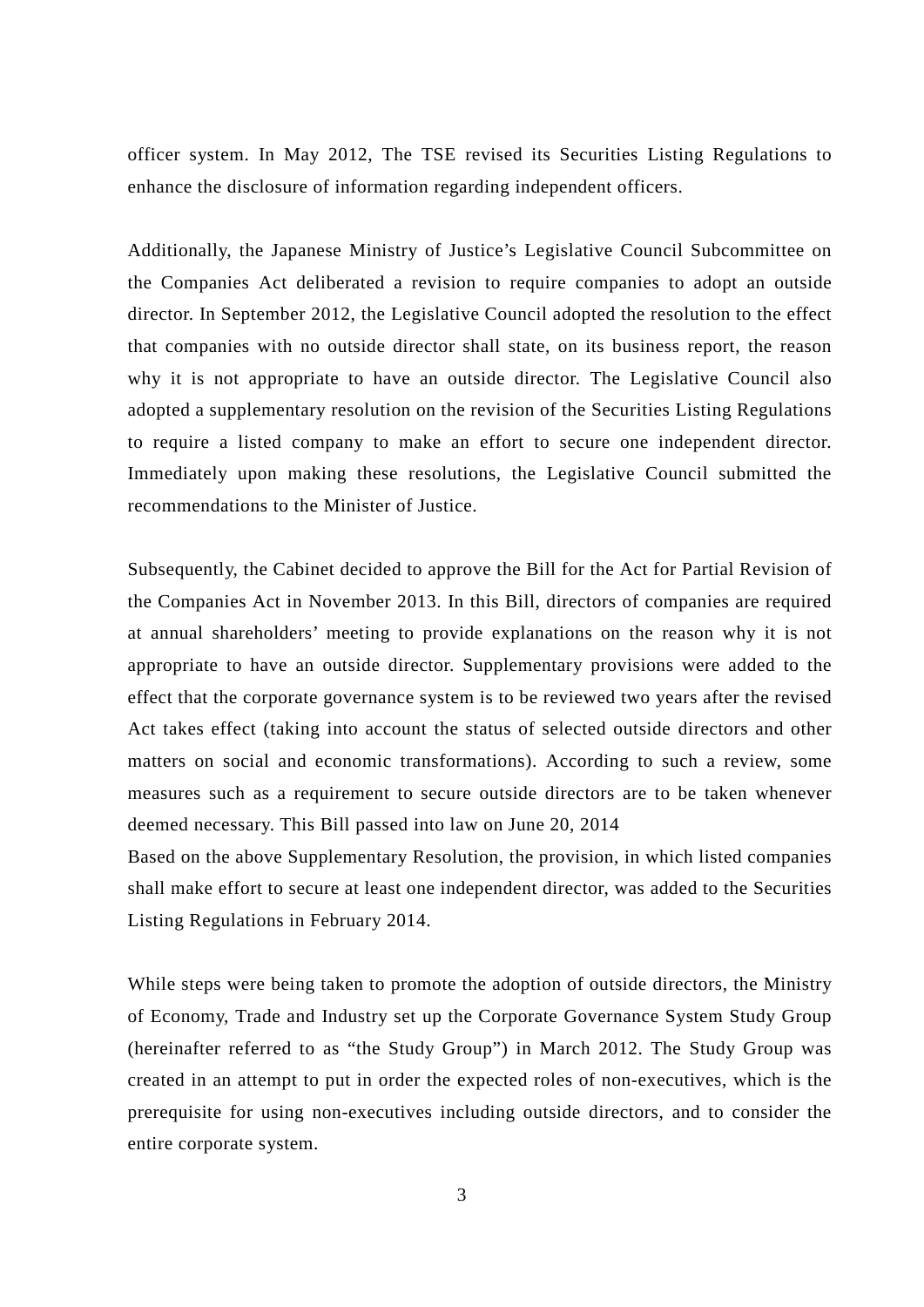# <span id="page-5-0"></span>**2. Publishing Corporate Information in Light of this Guideline**

## <span id="page-5-1"></span>**2.1 Target of this Guideline**

This guideline is targeted at the companies and directors and Audit & Supervisory Board Members (*Kansayaku*) of such that are listed on the financial instruments exchanges. Unlisted companies and the directors and Audit & Supervisory Board Members (*Kansayaku*) of such that are considering to aggressively examine their corporate governance system can refer to this guideline.

Under this guideline:

"Company" refers to company listed on a financial instruments exchange.

"Executive" refers to representative director or other executive director of companies with Audit & Supervisory Board (*Kansayaku-kai*) while it also means executive officer of Companies with Committees.

"Non-executive" refers to outside director<sup>[3](#page-5-2)</sup> and Audit & Supervisory Board member.

"Officer" refers to director, Audit & Supervisory Board member, and executive officer.

"Audit member" refers to Audit & Supervisory Board member and Audit Committee member.

Under this guideline:

-

- (1) Matters targeted at listed companies are indicated by "companies" while
- (2) Matters targeted at directors and Audit & Supervisory Board Members (*Kansayaku*) are represented by, for instance, the "board," "outside directors," and "Audit & Supervisory Board Members (*Kansayaku*)."

According to the concept of the Study Group

- (1) Matters to be observed are indicated by use of the word "shall."
- (2) Matters to be recommended are indicated by use of the word "should"
- (3) Matters to be considered as an option are indicated by use of the word "could".

<span id="page-5-2"></span><sup>3</sup> To fulfill the expected role from an outside perspective, an outside director is required not to execute or have executed operations of the company or any of its subsidiaries (Article 2, item (15) of the Companies Act).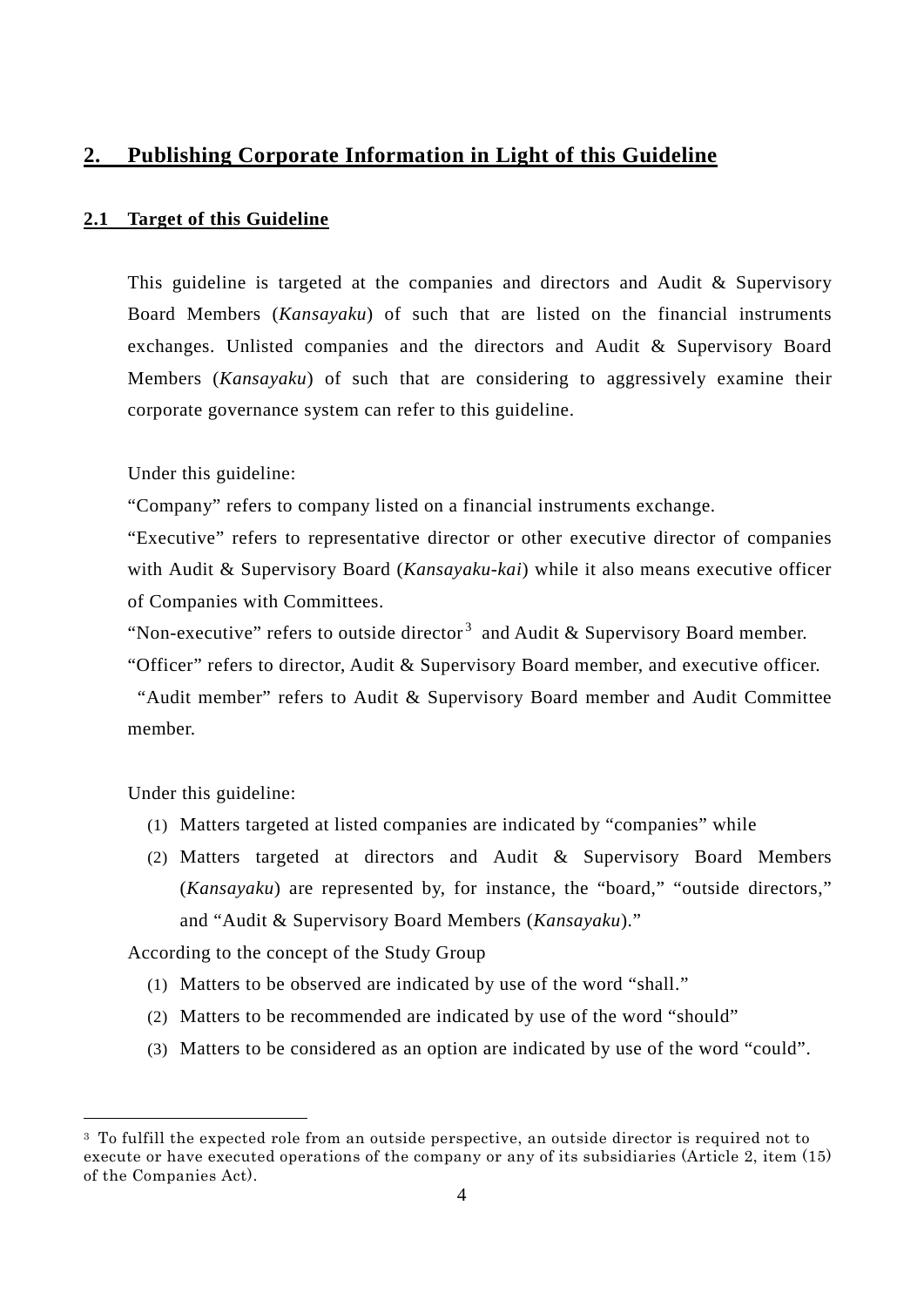## <span id="page-6-0"></span>**2.2 Publishing Corporate Information**

The company could publish aggressively how its corporate governance system is<sup>[4](#page-6-4)</sup> including how to make strategic use of non-executives, in light of matters stated on this guideline and the interim report of the Study Group (Comply AND Explain).

Then, given the above statement of 1.1 (P.1), the roles of non-executives and corporate systems relating to them differ, according to the roles of the board (for instance, a monitoring type specializing in supervising, an operation type with emphasis on decision on the execution of the operations, or a hybrid type of both). It is important for the company to examine such things consistently and publish them to outside. In this regard, it is important to refer to this guideline and interim report of the Study Group, taking into account these viewpoints.

# <span id="page-6-1"></span>**3. Board of Directors**

# <span id="page-6-2"></span>**3.1 Roles of the Board**

-

- 3.1.1 In accordance with the Companies Act, the board shall take executive decisions on material matters of the company's operation, and shall supervise execution of executives' duties.
- 3.1.2 With sufficient information and faithful and due care, the board shall make a decision so as to enhance corporate value.

# <span id="page-6-3"></span>**3.2 Selection and Structure of the Board**

3.2.1 The company could care about diversity on selection of constituents of the board to enable management advice and supervision over management based on diverse value.

<span id="page-6-4"></span><sup>4</sup> According to the Revised Companies Act, the company may select a company with audit committee as the new institution design. Factoring in selection of such a new institution, the company could consider and publish how its corporate governance is.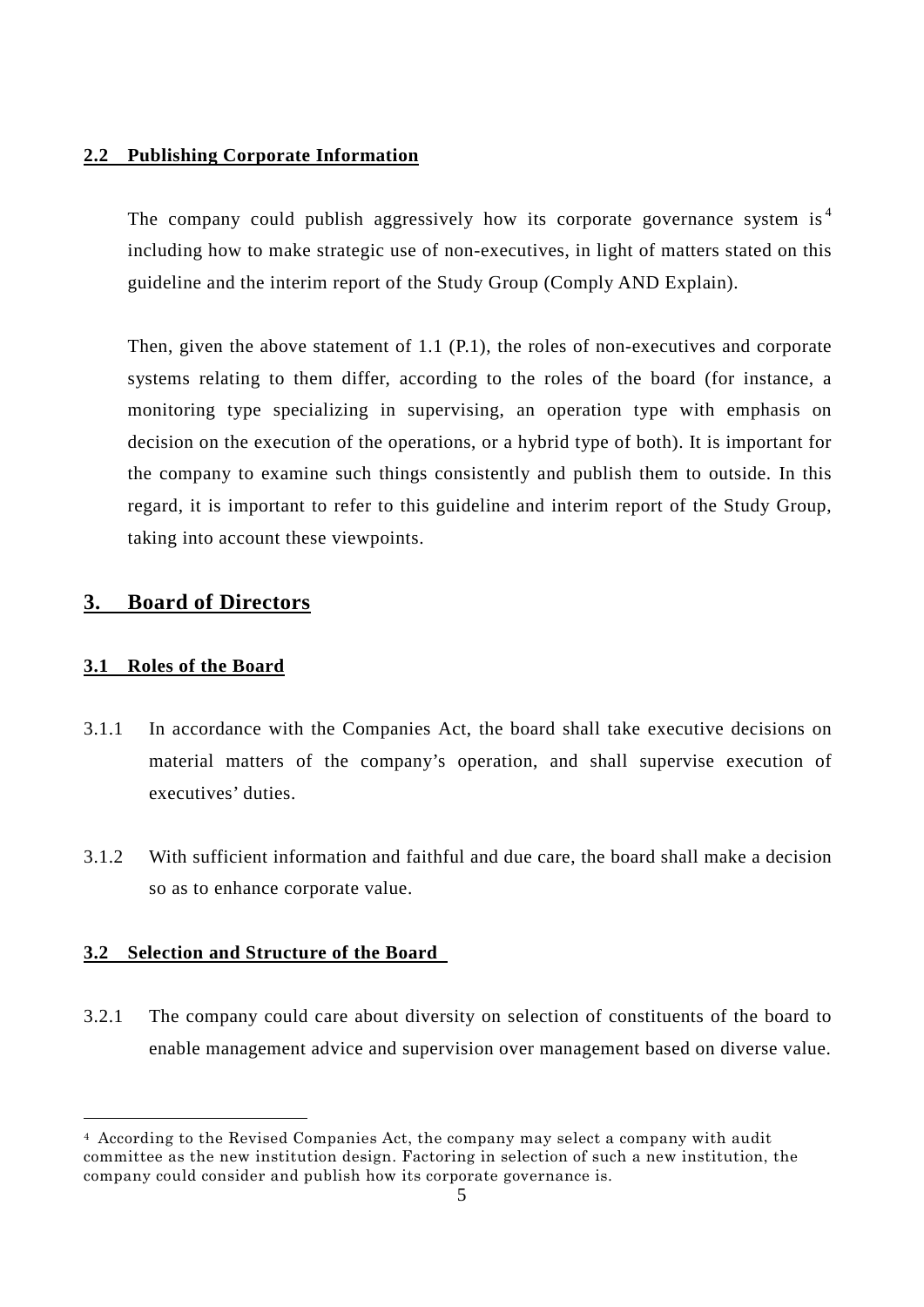# <span id="page-7-0"></span>**3.3 Operation of the Board**

- 3.3.1 The company should set the agenda of the board, so that the board may vibrantly discuss matters required for decision on the execution of important operation and supervising the execution of duties.
- 3.3.2 The company should deliver documents or explain about items brought onto the agenda of the board for discussion in advance enough to provide ample time for them, so that the board attendants may express opinions, make indications, or raise questions in a meaningful manner.
- 3.3.3 As the organizer of the board, the chairperson shall ensure a constructive relationship between executives and non-executives, and provide and promote an environment that allows open discussion.
- 3.3.4 To reinforce the supervising function of the board, the company could separate the chairperson and executives.

# <span id="page-7-1"></span>**3.4 Dialogue with Shareholders**

3.4.1 The company should consider the way of the dialogue with shareholders to improve corporate value.

# <span id="page-7-2"></span>**4. Executives**

# <span id="page-7-3"></span>**4.1 Roles of Executives**

4.1.1. Executives shall execute the operation with sufficient information and faithful and due care enough to assume a central role for improving corporate value.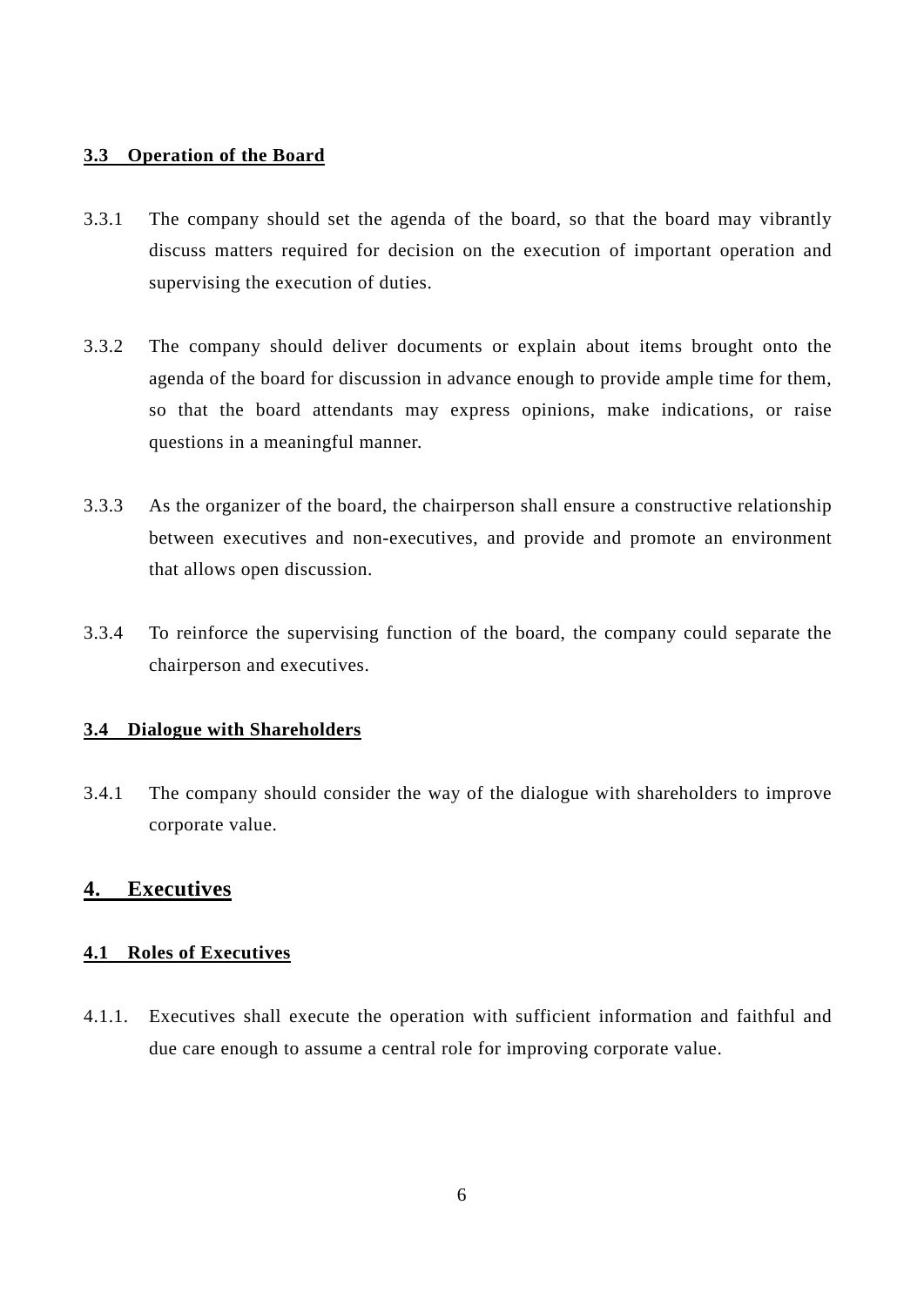### <span id="page-8-0"></span>**4.2 Selection of Executives**

4.2.1 The company should consider what the transparent process in election and appointment of executives is, taking into account the fact that nomination is an important means of executives' appraisal.

#### <span id="page-8-1"></span>**4.3 Compensation of Executives**

4.3.1 To evaluate performance objectively and take it into account appropriately for their compensation, the company should consider what the transparent process in determining executives' compensation is.

# <span id="page-8-2"></span>**5. Non-Executives Including Outside Directors and** *Kansayaku*

#### <span id="page-8-3"></span>**5.1 Roles of Non-Executives Including Outside Directors and** *Kansayaku*

- 5.1.1 In concert with other non-executives including Audit  $&$  Supervisory Board Members (*Kansayaku*), non-executives shall prevent illegal or grossly improper execution of the operation. To that end, they shall look into facts suspicious of illegality, not only in relation to items brought onto the agenda of the board but also concerning information available to them, and express their opinions at the board on such matters.
- 5.1.2 To sustain continued enhancement of corporate value, making use of ones' insights and experience in and out of the company, outside directors should express their candid opinions from an outside perspective on material matters in the execution of operations, such as developing management strategies, making investments and M&A, and implementing management & structural reforms, coping with risks such as conflicts of interest that may inevitably occur.
- 5.1.3 Outside directors should express their candid opinions on decisions of election, appointment and compensation for officers, given that the decision of nomination and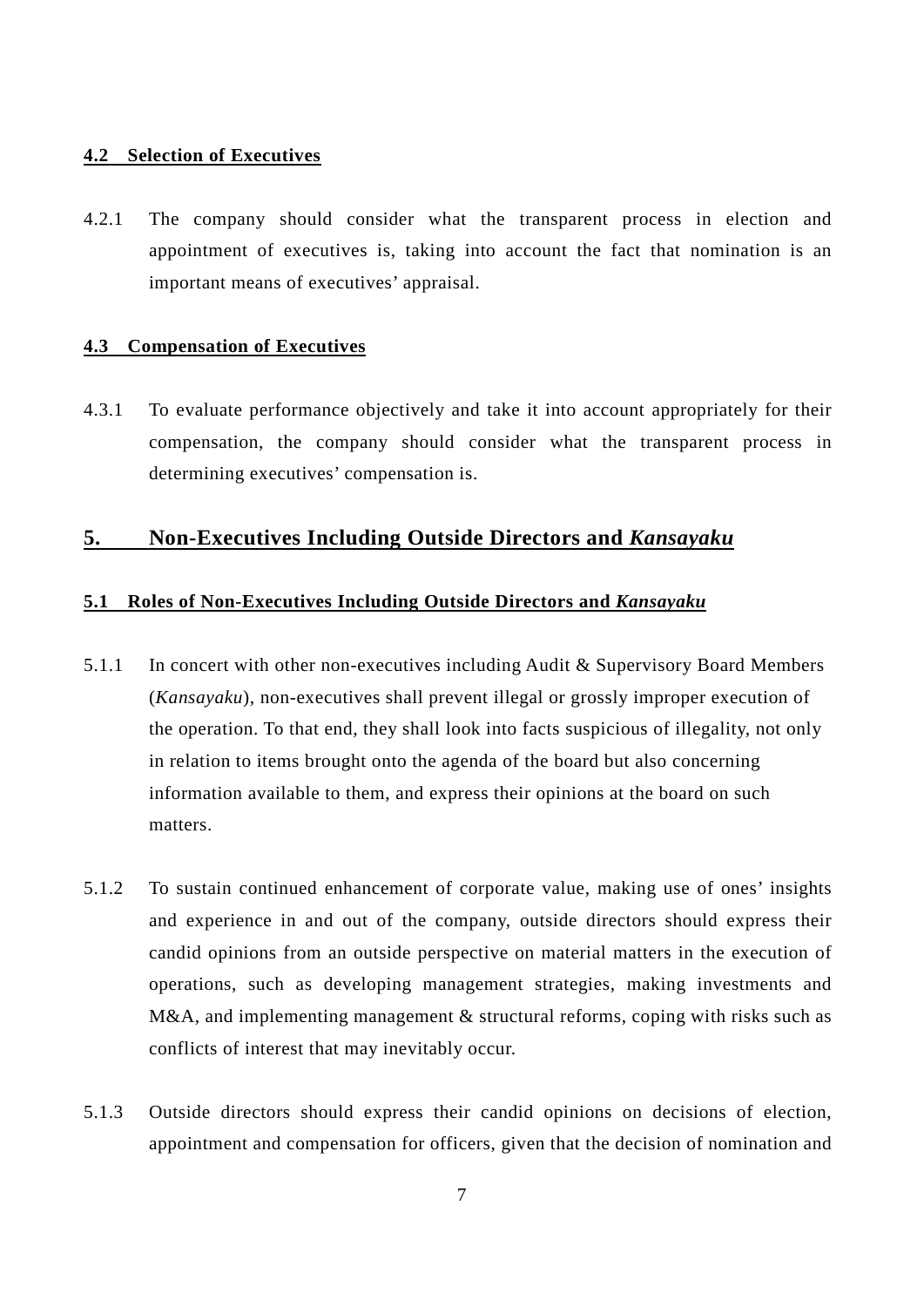compensation represents an important means of officers' appraisal.

- 5.1.4 Non-executives should communicate with executives concerning corporate management policies and matters brought onto the agenda of the board.
- 5.1.5 Non-executives shall execute the duties with a full understanding of their expected roles and secure ample time to dedicate themselves to the duties.

#### <span id="page-9-0"></span>**5.2 Selection of Non-Executives Including Outside Directors and** *Kansayaku*

- 5.2.1 Prior to selecting non-executives, the company shall disclose the expected roles of non-executives to non-executives and shareholders.
- 5.2.2 The company should decide the criteria for selecting non-executives, where the criteria is whether or not they are capable of monitoring and advising in relation to the company's management strategies.
- 5.2.3 To ensure selecting independent non-executives, the company could decide the specific selection criteria for independence of non-executives in addition to the legal requirements.
- 5.2.4 The company could call upon non-executives to select candidates of other non-executives, instead of asking executives to recommend some, to ensure high degree of independence from executives.
- 5.2.5 The company should consider the longest tenure of non-executives, weighing the balance between effectiveness of supervision and independence. To maintain independence of non-executives, the company could establish the longest tenure of non-executives.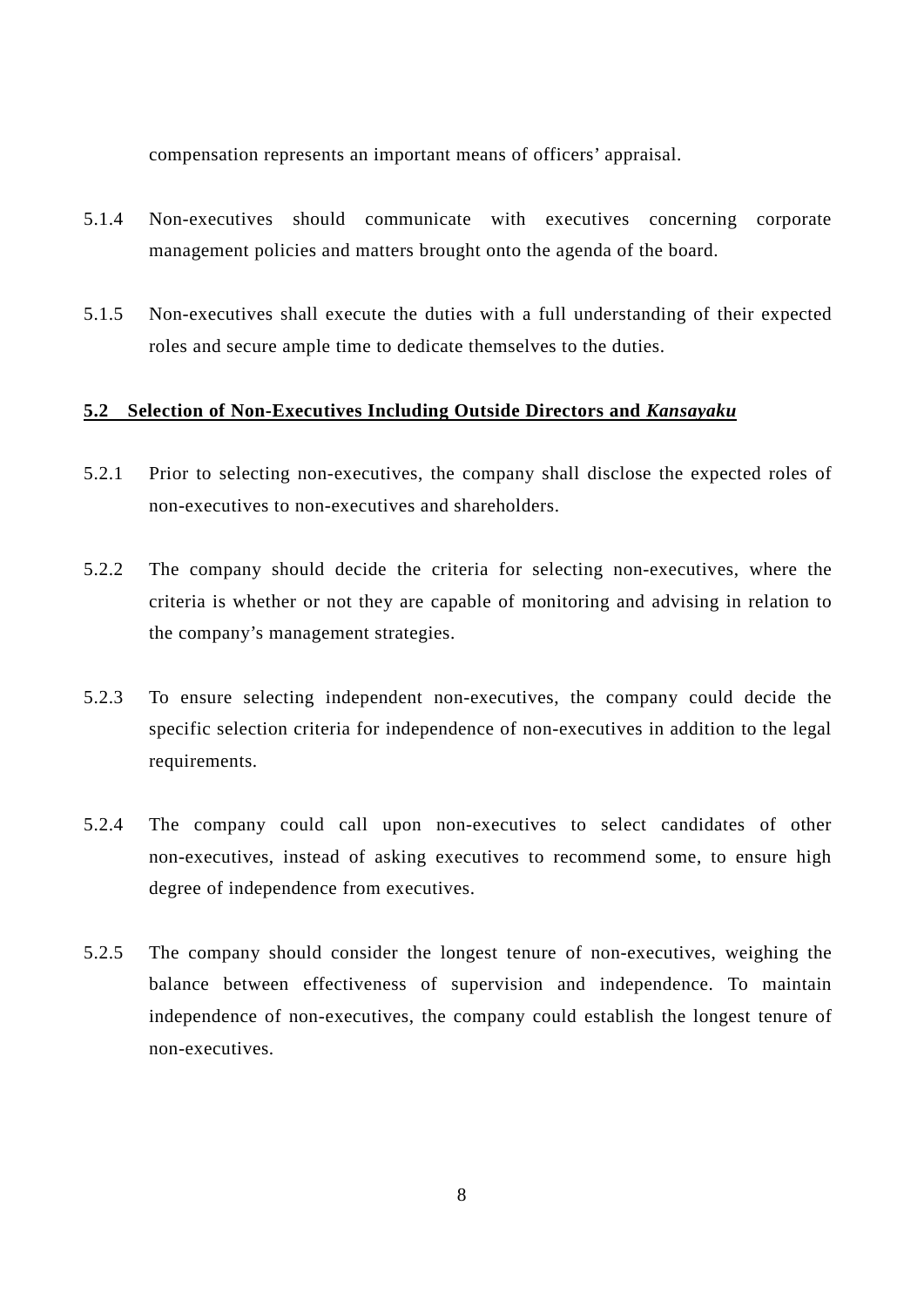# <span id="page-10-0"></span>**5.3 Compensation of Non-Executives Including Outside Directors and** *Kansayaku*

5.3.1 The company should correlate the level of non-executives' compensation with time that they spend on their duties and roles as non-executives.

# <span id="page-10-1"></span>**5.4 Roles of Audit Members**

- 5.4.1 As non-executives vested with investigation power over the operation of the company, audit members shall investigate whether illegal or grossly improper operation is executed, audit the conditions of executives' execution of operations including the way internal control system is put in place, and also audit effectiveness of accounting audit including independence of the accounting auditors.
- 5.4.2 Audit members shall gather information necessary for them to execute their duties by communicating with directors and accounting auditors, and cooperating with internal audit and internal control units. Outside Audit & Supervisory Board Members (*Kansayaku*) could gain primary information by themselves if necessary.
- 5.4.3 Once a misconduct actually happened in the company, audit members should thoroughly look into the root cause of wrongdoing, and, if necessary, should organize an investigation committee in coordination with outside experts, who have no vested interest in the company.
- 5.4.4 Audit & Supervisory Board Members (*Kansayaku*) could express their opinions on the operation of the company in terms not only of legality but also of appropriateness at the board or other important meetings they attend.

# <span id="page-10-2"></span>**6. Support system for Non-Executives Including Outside Directors and**  *Kansayaku*

# <span id="page-10-3"></span>**6.1 Sharing Information**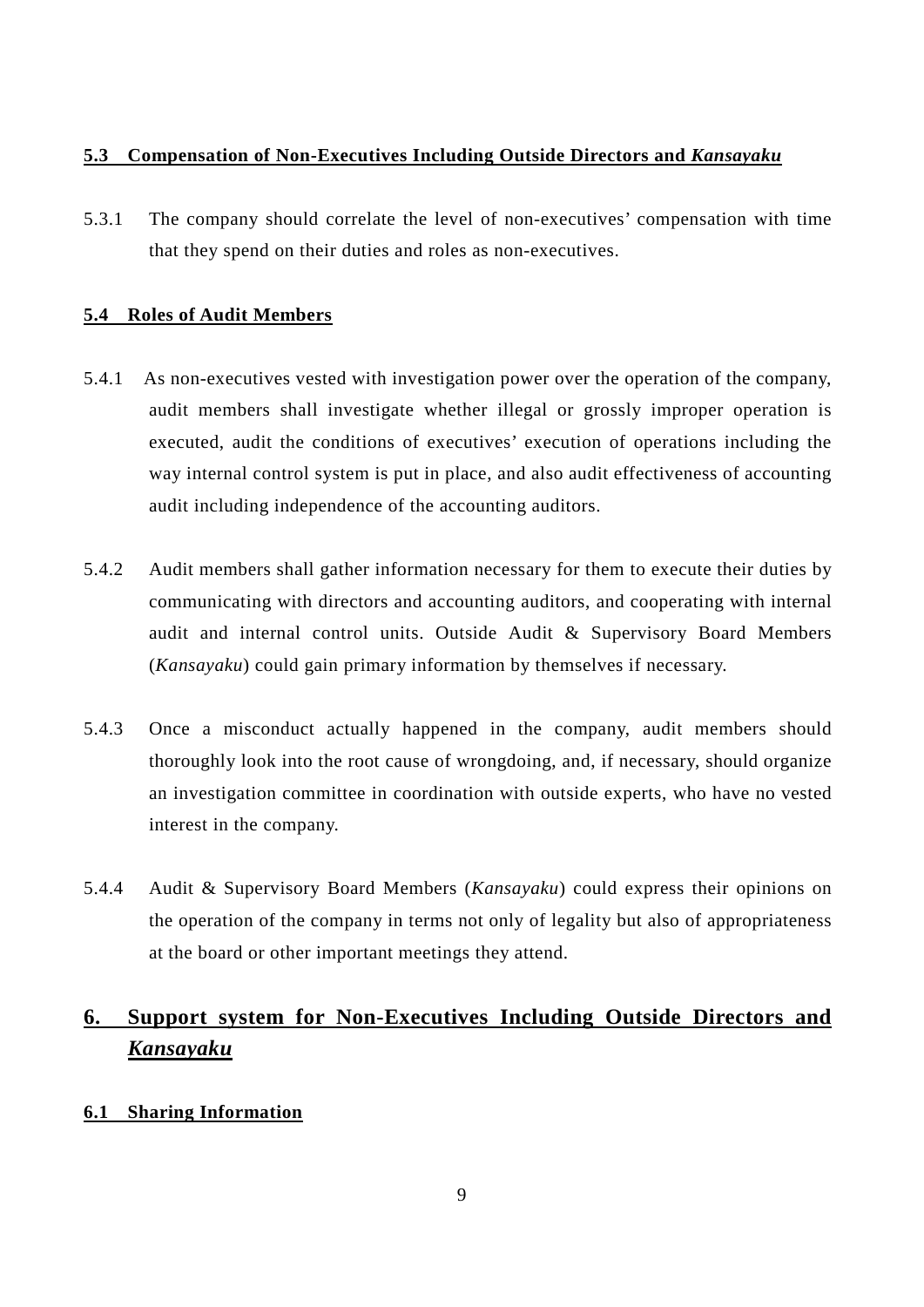- 6.1.1 At an opportune timing for non-executives, such as the time when they are elected, the company should provide them with information and knowledge on business activities necessary for them to supervise management.
- 6.1.2 The company should build systems of sufficiently sharing internal information with non-executives. The company should deliver documents or explain about items brought onto the agenda of the board for discussion in advance enough to provide ample time for them, so that non-executives may express opinions, make indications, or raise questions in a meaningful manner.
- 6.1.3 The company shall reinforce cooperation between audit members and internal audit and internal control units so as to provide more effective audit.
- 6.1.4 The company should build a dual reporting structure, by which, the same information on internal audit and internal control as is reported to the management is also reported to non-executives at the same time.
- 6.1.5 To find a clue of wrongdoing, the company could list audit members as the recipients of information from whistle-blowers.

## <span id="page-11-0"></span>**6.2 Support Staff**

6.2.1 The company should secure support staff for non-executives to help non-executives fulfill their roles.

#### <span id="page-11-1"></span>**6.3 Bearing the Expenses**

6.3.1 The company shall bear the expenses incurred by non-executives for fulfilling their roles (including the expenses to outsource or delegate such roles to an external expert independent from the company).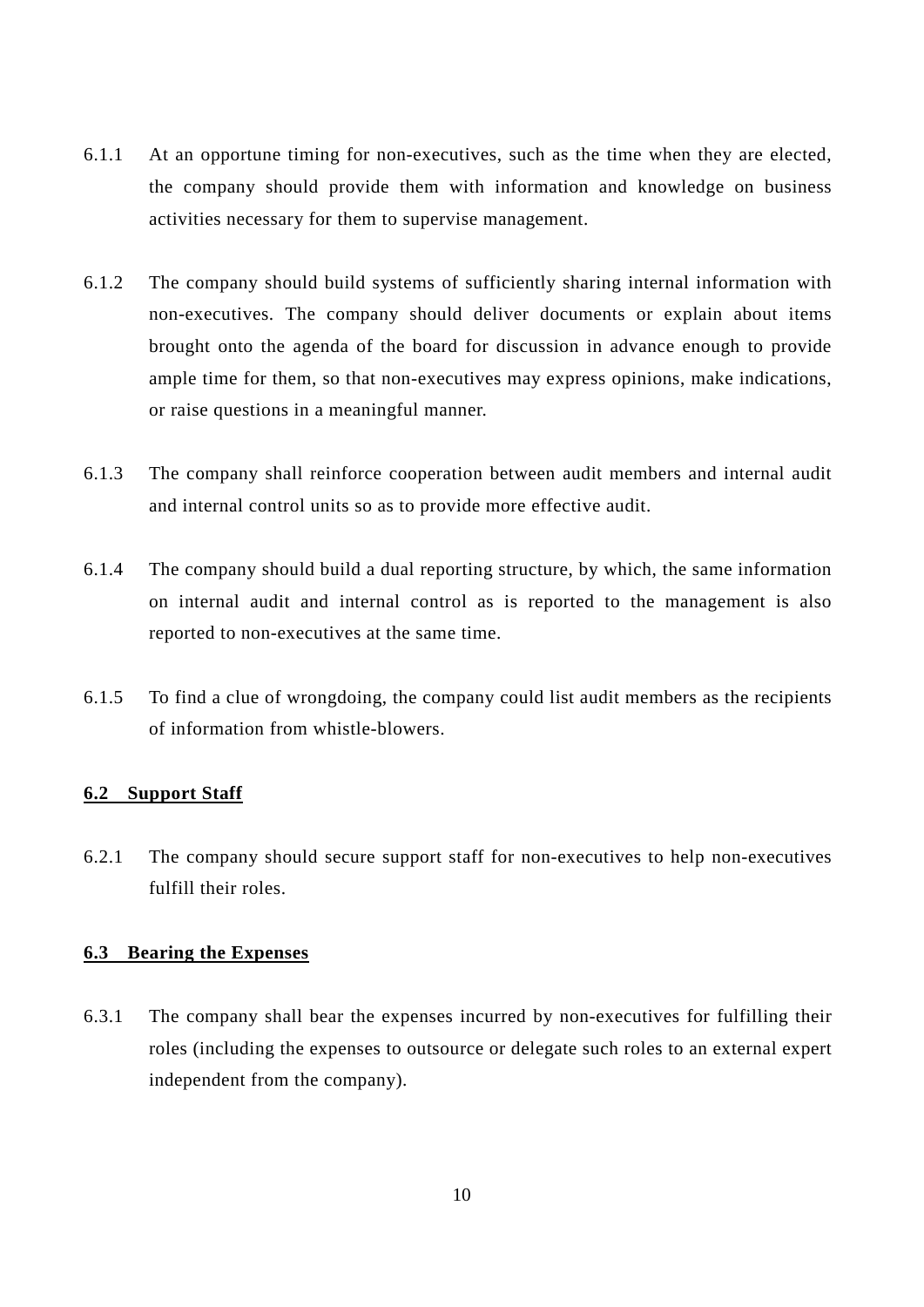# <span id="page-12-0"></span>**6.4 Build an Environment for Cooperation**

6.4.1 To help non-executives supervise management effectively, the company should provide environment for directors and Audit & Supervisory Board Members (*Kansayaku*) to actively share information and compare notes among them, including regular meetings between executives and non-executives.